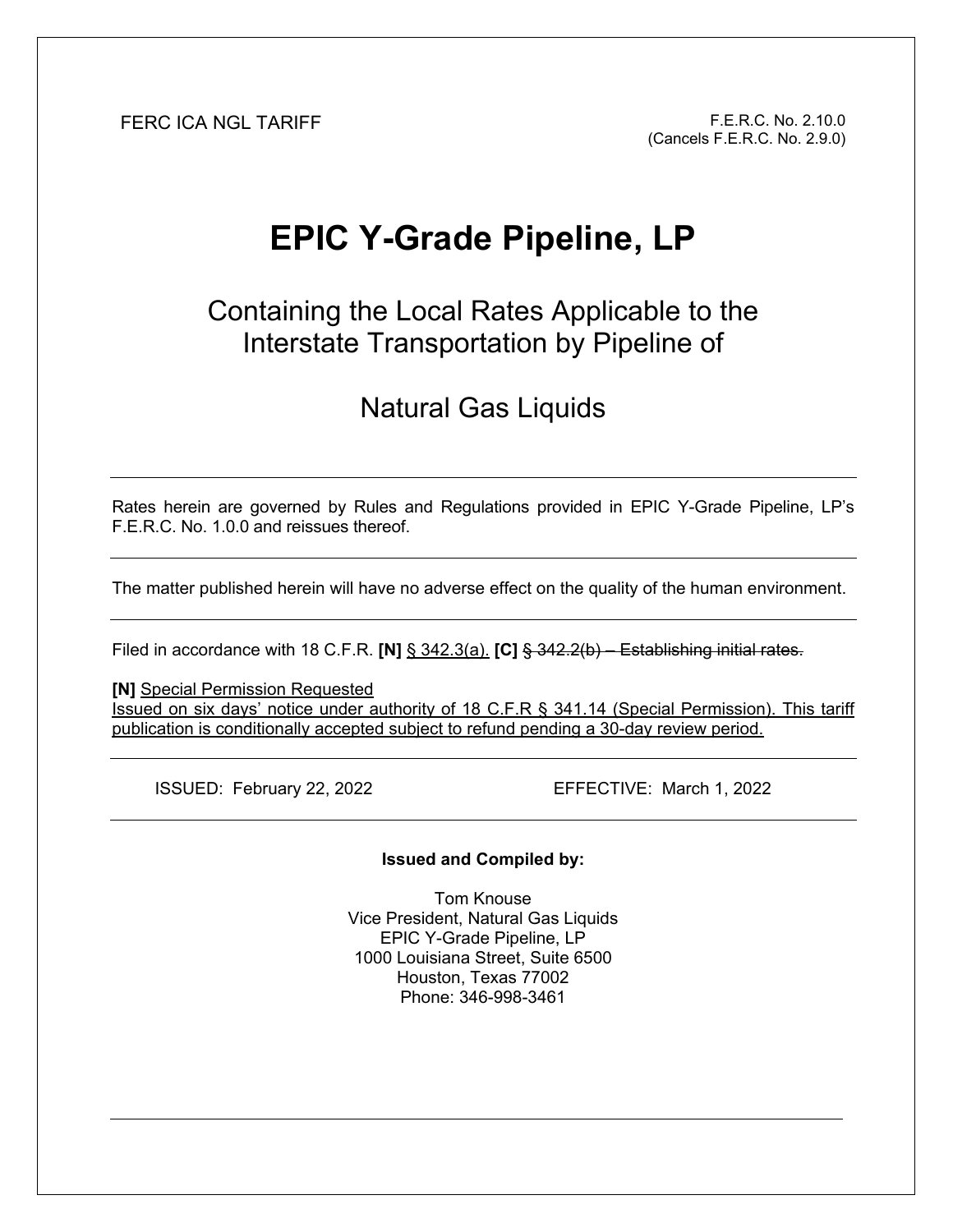### **Rates in Dollars per Gallon**

#### **UNCOMMITTED TRANSPORTATION RATE**

| FROM:                                                                          | TO:                                                                                      | RATE (per Gallon)         |
|--------------------------------------------------------------------------------|------------------------------------------------------------------------------------------|---------------------------|
| <b>DLK Black River Gas</b><br>Processing Plant near Loving,<br>New Mexico      | - EPIC Y-Grade Logistics, LP owned<br>fractionation complex near Robstown,<br>Texas      | [U] $$0.1044 /$ Gallon(1) |
|                                                                                | - SouthTex 66 Pipeline Company<br>Ltd.-owned Benedum Pump Station<br>near Benedum, Texas | [U] $$0.1044 /$ Gallon(1) |
|                                                                                | - DCP Midstream Partners, LP owned<br>Pump Station near Benedum, Texas                   | [U] $$0.1044 /$ Gallon(1) |
|                                                                                | - Delaware Basin Midstream, LLC-<br>owned Ramsey Plant near Orla,<br>Texas               | [U] $$0.1044 /$ Gallon(1) |
|                                                                                | - Vaquero Midstream LLC-owned<br>Caymus Plant near Coyanosa, Texas                       | [U] $$0.1044 /$ Gallon(1) |
|                                                                                | - Phillips 66 Company-owned<br>fractionation complex near Sweeny,<br>Texas               | [U] $$0.1044 /$ Gallon(1) |
| <b>WPX Energy owned Gas Plant</b><br>in Loving County, Texas                   | - EPIC Y-Grade Logistics, LP owned<br>fractionation complex near Robstown,<br>Texas      | [U] $$0.1044 /$ Gallon(1) |
|                                                                                | - SouthTex 66 Pipeline Company<br>Ltd.-owned Benedum Pump Station<br>near Benedum, Texas | [U] $$0.1044 /$ Gallon(1) |
|                                                                                | - DCP Midstream Partners, LP owned<br>Pump Station near Benedum, Texas                   | [U] $$0.1044 /$ Gallon(1) |
|                                                                                | - Vaquero Midstream LLC-owned<br>Caymus Plant near Coyanosa, Texas                       | [U] $$0.1044 /$ Gallon(1) |
|                                                                                | - Phillips 66 Company-owned<br>fractionation complex near Sweeny,<br>Texas               | [U] $$0.1044 /$ Gallon(1) |
| Delaware Basin Midstream,<br><b>LLC-owned Ramsey Plant</b><br>near Orla, Texas | - EPIC Y-Grade Logistics, LP owned<br>fractionation complex near Robstown,<br>Texas      | [U] $$0.1044 /$ Gallon(1) |
|                                                                                | - SouthTex 66 Pipeline Company<br>Ltd.-owned Benedum Pump Station<br>near Benedum, Texas | [U] $$0.1044 /$ Gallon(1) |
|                                                                                | - DCP Midstream Partners, LP owned<br>Pump Station near Benedum, Texas                   | [U] $$0.1044 /$ Gallon(1) |
|                                                                                | - Phillips 66 Company-owned<br>fractionation complex near Sweeny,<br>Texas               | [U] $$0.1044 /$ Gallon(1) |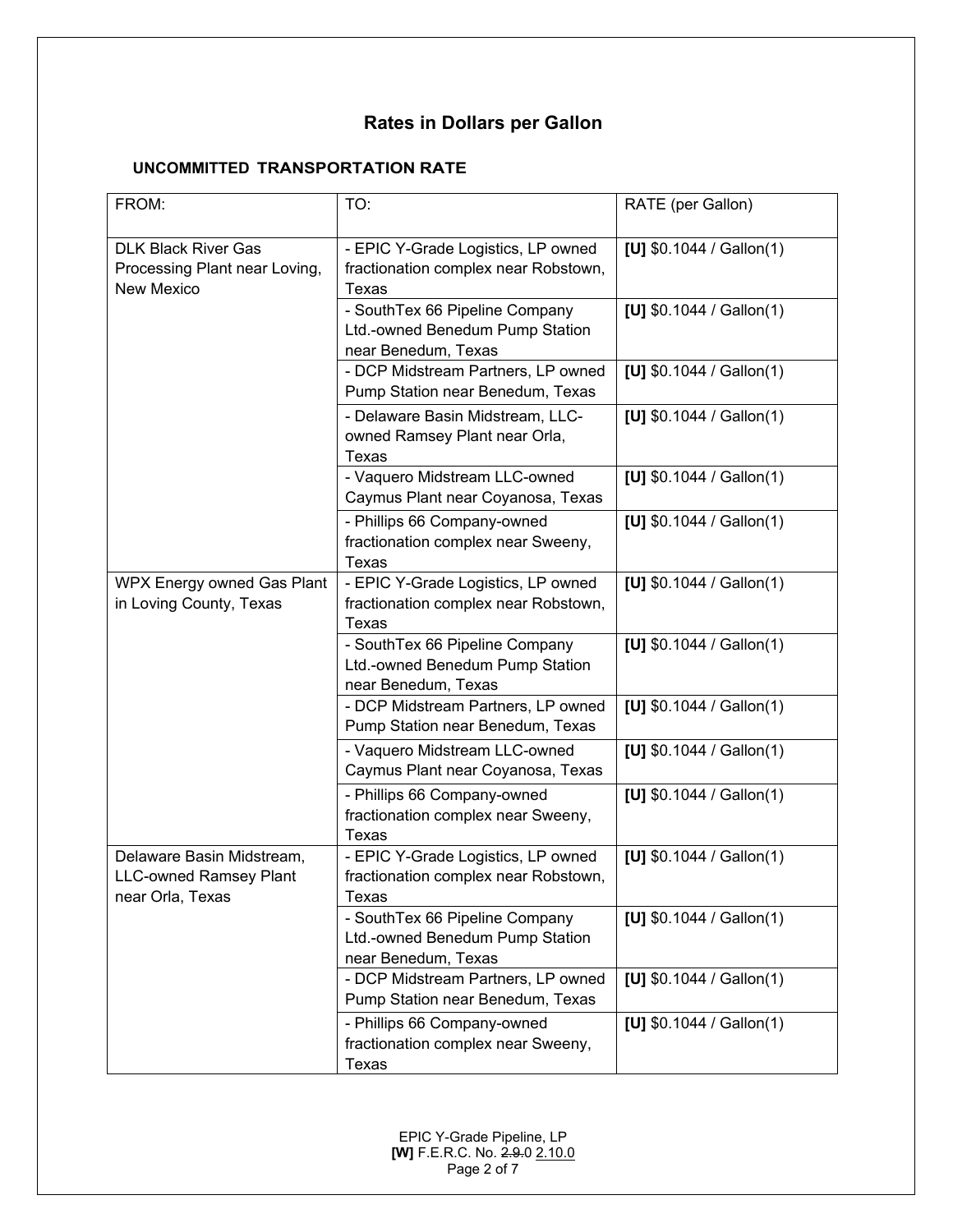| Brazos NGL Pipeline, LLC in                                                                      | - EPIC Y-Grade Logistics, LP owned                                                       | [U] $$0.1044 /$ Gallon(1) |
|--------------------------------------------------------------------------------------------------|------------------------------------------------------------------------------------------|---------------------------|
| Reeves County, Texas                                                                             | fractionation complex near Robstown,<br>Texas                                            |                           |
|                                                                                                  | - SouthTex 66 Pipeline Company<br>Ltd.-owned Benedum Pump Station<br>near Benedum, Texas | [U] $$0.1044 /$ Gallon(1) |
|                                                                                                  | - DCP Midstream Partners, LP owned<br>Pump Station near Benedum, Texas                   | [U] $$0.1044 /$ Gallon(1) |
|                                                                                                  | - Phillips 66 Company-owned<br>fractionation complex near Sweeny,<br>Texas               | [U] $$0.1044 /$ Gallon(1) |
| Salt Creek Midstream LLC-<br>owned Pecos 1 Plant near<br>Pecos, Texas                            | - EPIC Y-Grade Logistics, LP owned<br>fractionation complex near Robstown,<br>Texas      | [U] $$0.1044 /$ Gallon(1) |
|                                                                                                  | - SouthTex 66 Pipeline Company<br>Ltd.-owned Benedum Pump Station<br>near Benedum, Texas | [U] $$0.1044 /$ Gallon(1) |
|                                                                                                  | - DCP Midstream Partners, LP owned<br>Pump Station near Benedum, Texas                   | [U] $$0.1044 /$ Gallon(1) |
|                                                                                                  | - Vaquero Midstream LLC-owned<br>Caymus Plant near Coyanosa, Texas                       | [U] $$0.1044 /$ Gallon(1) |
|                                                                                                  | - Phillips 66 Company-owned<br>fractionation complex near Sweeny,<br>Texas               | [U] $$0.1044 /$ Gallon(1) |
| Vaquero Midstream LLC-<br>owned Caymus Plant near<br>Coyanosa, Texas                             | - EPIC Y-Grade Logistics, LP owned<br>fractionation complex near Robstown,<br>Texas      | [U] $$0.1044 /$ Gallon(1) |
|                                                                                                  | - SouthTex 66 Pipeline Company<br>Ltd.-owned Benedum Pump Station<br>near Benedum, Texas | [U] $$0.1044 /$ Gallon(1) |
|                                                                                                  | - DCP Midstream Partners, LP owned<br>Pump Station near Benedum, Texas                   | [U] $$0.1044 /$ Gallon(1) |
|                                                                                                  | - Phillips 66 Company-owned<br>fractionation complex near Sweeny,<br>Texas               | [U] $$0.1044 /$ Gallon(1) |
| Cogent Midstream WesTex,<br>LLC, Big Lake I and Big Lake II<br>Plants in Reagan County,<br>Texas | - EPIC Y-Grade Logistics, LP owned<br>fractionation complex near Robstown,<br>Texas      | [U] $$0.1044 /$ Gallon(1) |
|                                                                                                  | - Phillips 66 Company-owned<br>fractionation complex near Sweeny,<br>Texas               | [U] $$0.1044 /$ Gallon(1) |
| Lucid Energy Group, LLC,<br>Roadrunner I and Roadrunner<br>Il Plants in Eddy County, New         | - EPIC Y-Grade Logistics, LP owned<br>fractionation complex near Robstown,<br>Texas      | [D] $$0.1028 /$ Gallon(1) |
| Mexico                                                                                           | - SouthTex 66 Pipeline Company<br>Ltd.-owned Benedum Pump Station<br>near Benedum, Texas | [D] $$0.1028 /$ Gallon(1) |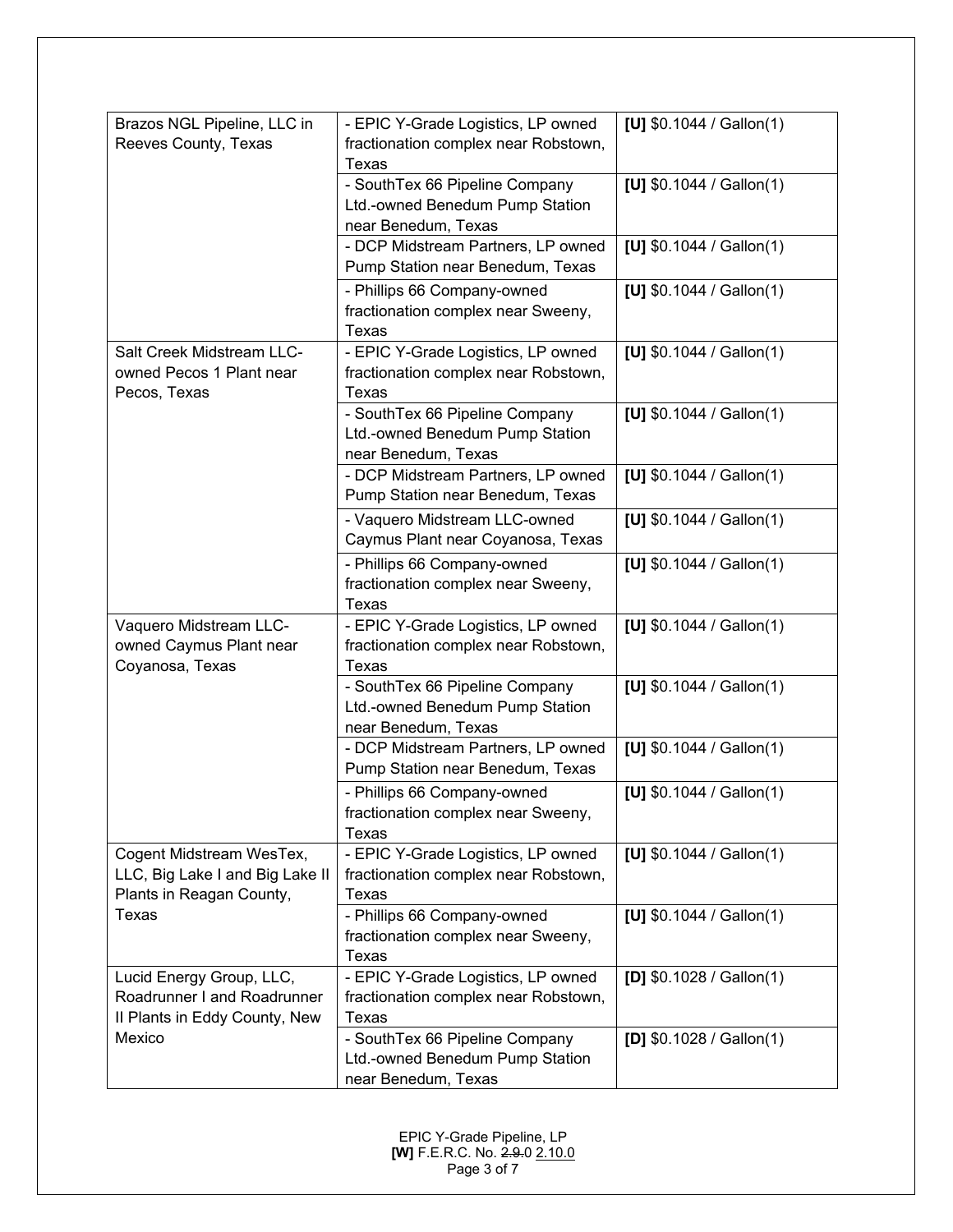|                                                            | - DCP Midstream Partners, LP owned<br>Pump Station near Benedum, Texas                   | [D] $$0.1028 /$ Gallon(1) |
|------------------------------------------------------------|------------------------------------------------------------------------------------------|---------------------------|
|                                                            | - Delaware Basin Midstream, LLC-<br>owned Ramsey Plant near Orla,<br>Texas               | [D] $$0.1028 /$ Gallon(1) |
|                                                            | - Vaquero Midstream LLC-owned<br>Caymus Plant near Coyanosa, Texas                       | [D] $$0.1028 /$ Gallon(1) |
|                                                            | - Phillips 66 Company-owned<br>fractionation complex near Sweeny,<br>Texas               | [U] $$0.1044 /$ Gallon(1) |
| BANGL, LLC pipeline<br>interconnection near Orla,<br>Texas | - EPIC Y-Grade Logistics, LP owned<br>fractionation complex near Robstown,<br>Texas      | [D] $$0.1028 /$ Gallon(1) |
|                                                            | - SouthTex 66 Pipeline Company<br>Ltd.-owned Benedum Pump Station<br>near Benedum, Texas | [D] $$0.1028 /$ Gallon(1) |
|                                                            | - DCP Midstream Partners, LP owned<br>Pump Station near Benedum, Texas                   | [D] $$0.1028 /$ Gallon(1) |
|                                                            | - Vaquero Midstream LLC-owned<br>Caymus Plant near Coyanosa, Texas                       | [D] $$0.1028 /$ Gallon(1) |
|                                                            | - Phillips 66 Company-owned<br>fractionation complex near Sweeny,<br>Texas               | [U] $$0.1044 /$ Gallon(1) |

The Uncommitted Transportation Rate shown above is subject to adjustment each year in accordance with the mechanism set forth in FERC regulation 1 8 C.F.R. § 342.3, or any successor thereto. Interest will be due on payments not made when due, as provided in Rule 17 of the Rules and Regulations Tariff. Participation in the Balancing Policy is a requirement of transportation for all Shippers. Carrier will, on a not unduly discriminatory basis, consider requests for delivery by displacement service on its system where operationally feasible, in which case the tariff rate for service between such points shall apply.

(1) During times when the system is in pro-rationing, the Uncommitted Transportation Rate will be modified to be **[U]** one cent (\$0.01) below the rate paid by a Committed Shipper. This modification will end when the system is no longer in pro-rationing.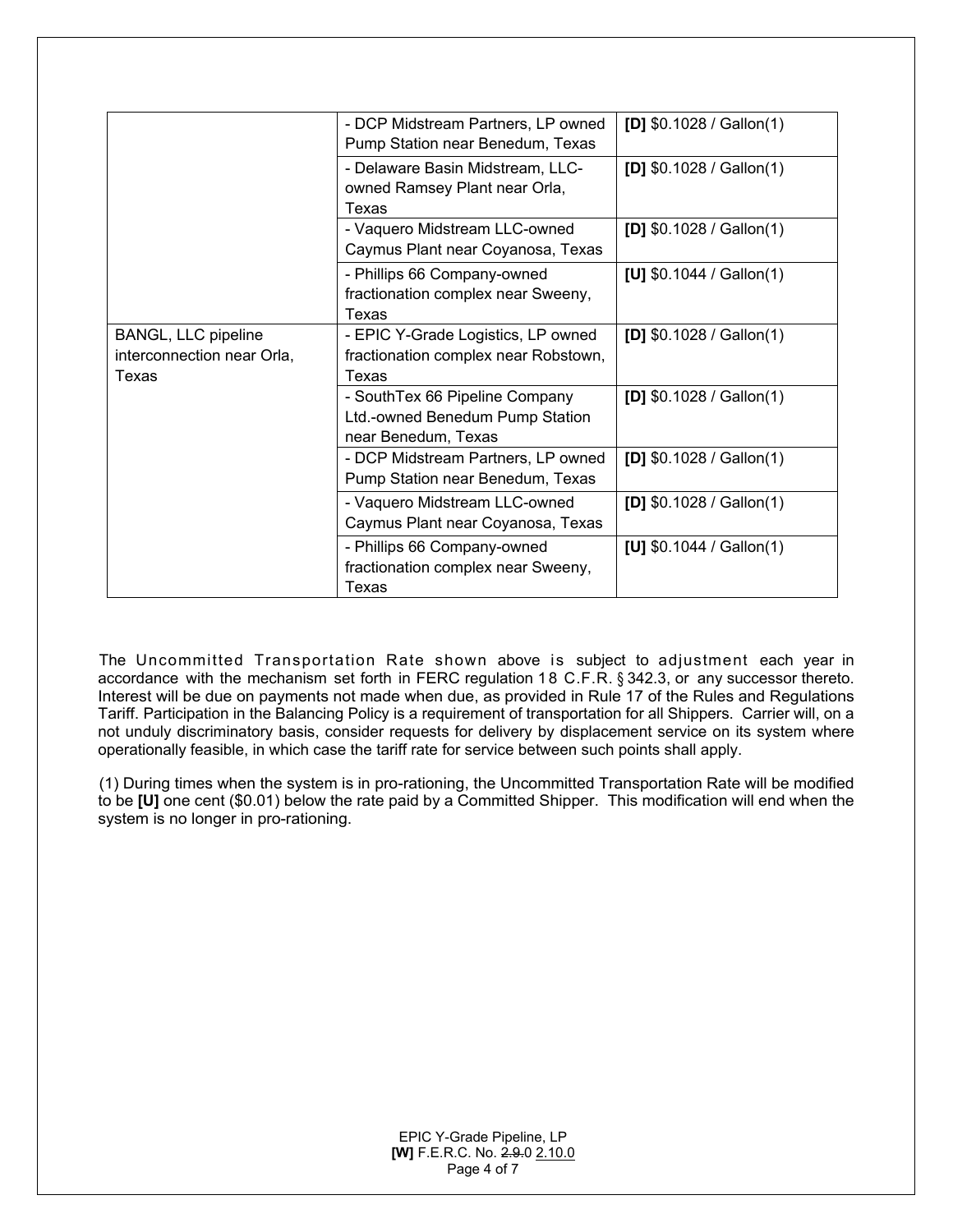#### **VOLUME COMMITMENT INCENTIVE PROGRAM RATES FOR VOLUMES DELIVERED**

| FROM:                                                                          | TO:                                                                                        | RATE (per Gallon)    |
|--------------------------------------------------------------------------------|--------------------------------------------------------------------------------------------|----------------------|
| <b>DLK Black River Gas</b><br>Processing Plant near Loving,<br>New Mexico      | - EPIC Y-Grade Logistics, LP owned<br>fractionation complex near Robstown,<br><b>Texas</b> | [U] \$0.045 / Gallon |
|                                                                                | - SouthTex 66 Pipeline Company<br>Ltd.-owned Benedum Pump Station<br>near Benedum, Texas   | [U] \$0.045 / Gallon |
|                                                                                | - DCP Midstream Partners, LP owned<br>Pump Station near Benedum, Texas                     | [U] \$0.045 / Gallon |
|                                                                                | - Delaware Basin Midstream, LLC-<br>owned Ramsey Plant near Orla,<br>Texas                 | [U] \$0.045 / Gallon |
|                                                                                | - Vaquero Midstream LLC-owned<br>Caymus Plant near Coyanosa, Texas                         | [U] \$0.045 / Gallon |
|                                                                                | - Phillips 66 Company-owned<br>fractionation complex near Sweeny,<br>Texas                 | [U] \$0.045 / Gallon |
| WPX Energy owned Gas Plant<br>in Loving County, Texas                          | - EPIC Y-Grade Logistics, LP owned<br>fractionation complex near Robstown,<br><b>Texas</b> | [U] \$0.045 / Gallon |
|                                                                                | - SouthTex 66 Pipeline Company<br>Ltd.-owned Benedum Pump Station<br>near Benedum, Texas   | [U] \$0.045 / Gallon |
|                                                                                | - DCP Midstream Partners, LP owned<br>Pump Station near Benedum, Texas                     | [U] \$0.045 / Gallon |
|                                                                                | - Vaquero Midstream LLC-owned<br>Caymus Plant near Coyanosa, Texas                         | [U] \$0.045 / Gallon |
|                                                                                | - Phillips 66 Company-owned<br>fractionation complex near Sweeny,<br>Texas                 | [U] \$0.045 / Gallon |
| Delaware Basin Midstream,<br><b>LLC-owned Ramsey Plant</b><br>near Orla, Texas | - EPIC Y-Grade Logistics, LP owned<br>fractionation complex near Robstown,<br>Texas        | [U] \$0.045 / Gallon |
|                                                                                | - SouthTex 66 Pipeline Company<br>Ltd.-owned Benedum Pump Station<br>near Benedum, Texas   | [U] \$0.045 / Gallon |
|                                                                                | - DCP Midstream Partners, LP owned<br>Pump Station near Benedum, Texas                     | [U] \$0.045 / Gallon |
|                                                                                | - Phillips 66 Company-owned<br>fractionation complex near Sweeny,<br>Texas                 | [U] \$0.045 / Gallon |
| Brazos NGL Pipeline, LLC in<br>Reeves County, Texas                            | - EPIC Y-Grade Logistics, LP owned<br>fractionation complex near Robstown,<br>Texas        | [U] \$0.045 / Gallon |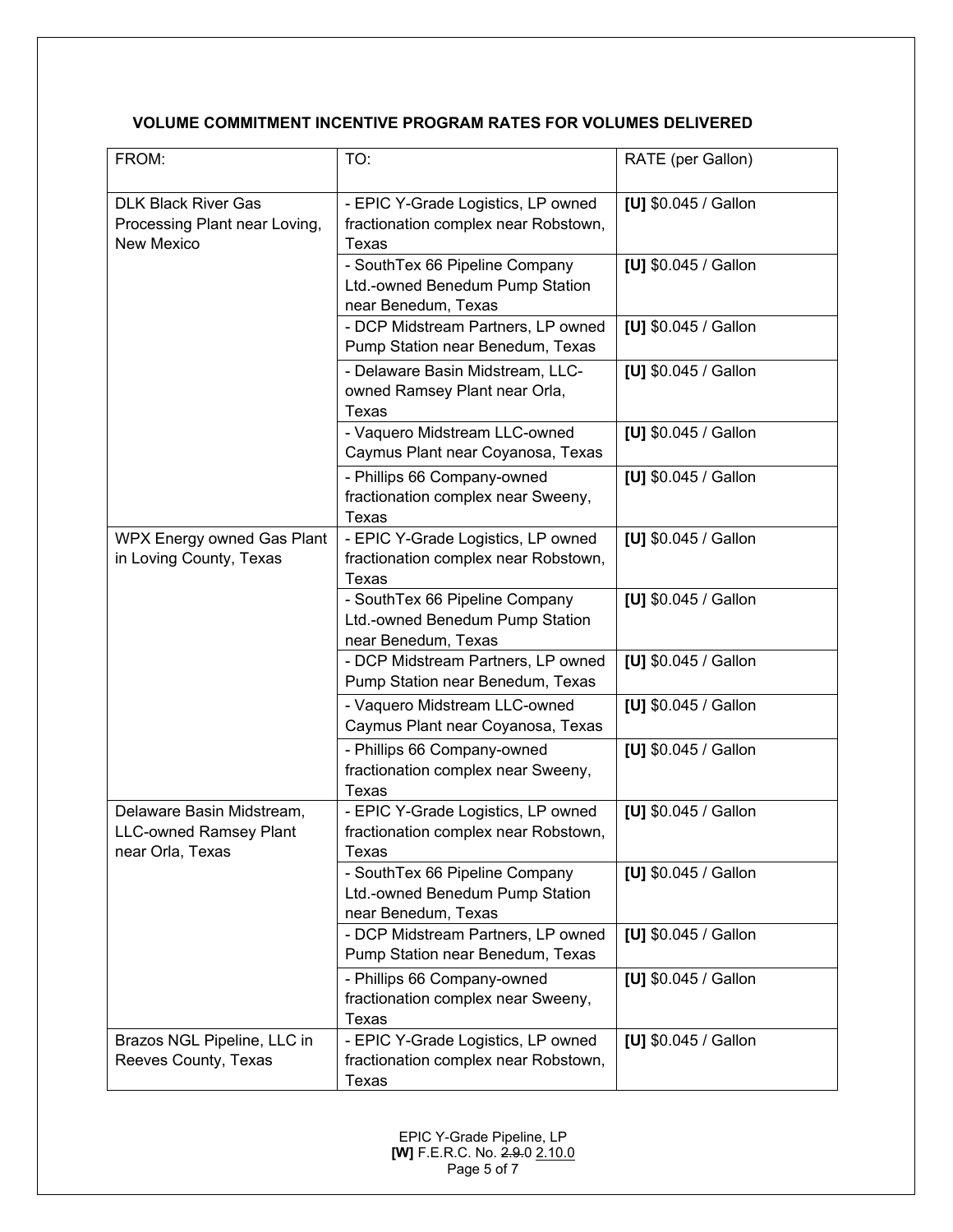|                                                                                          | - SouthTex 66 Pipeline Company<br>Ltd.-owned Benedum Pump Station<br>near Benedum, Texas | [U] \$0.045 / Gallon |
|------------------------------------------------------------------------------------------|------------------------------------------------------------------------------------------|----------------------|
|                                                                                          | - DCP Midstream Partners, LP owned<br>Pump Station near Benedum, Texas                   | [U] \$0.045 / Gallon |
|                                                                                          | - Phillips 66 Company-owned<br>fractionation complex near Sweeny,<br><b>Texas</b>        | [U] \$0.045 / Gallon |
| Salt Creek Midstream LLC-<br>owned Pecos 1 Plant near<br>Pecos, Texas                    | - EPIC Y-Grade Logistics, LP owned<br>fractionation complex near Robstown,<br>Texas      | [U] \$0.045 / Gallon |
|                                                                                          | - SouthTex 66 Pipeline Company<br>Ltd.-owned Benedum Pump Station<br>near Benedum, Texas | [U] \$0.045 / Gallon |
|                                                                                          | - DCP Midstream Partners, LP owned<br>Pump Station near Benedum, Texas                   | [U] \$0.045 / Gallon |
|                                                                                          | - Vaquero Midstream LLC-owned<br>Caymus Plant near Coyanosa, Texas                       | [U] \$0.045 / Gallon |
|                                                                                          | - Phillips 66 Company-owned<br>fractionation complex near Sweeny,<br><b>Texas</b>        | [U] \$0.045 / Gallon |
| Vaquero Midstream LLC-<br>owned Caymus Plant near<br>Coyanosa, Texas                     | - EPIC Y-Grade Logistics, LP owned<br>fractionation complex near Robstown,<br>Texas      | [U] \$0.045 / Gallon |
|                                                                                          | - SouthTex 66 Pipeline Company<br>Ltd.-owned Benedum Pump Station<br>near Benedum, Texas | [U] \$0.045 / Gallon |
|                                                                                          | - DCP Midstream Partners, LP owned<br>Pump Station near Benedum, Texas                   | [U] \$0.045 / Gallon |
|                                                                                          | - Phillips 66 Company-owned<br>fractionation complex near Sweeny,<br>Texas               | [U] \$0.045 / Gallon |
| Cogent Midstream WesTex,<br>LLC-owned Big Lake I and Big<br>Lake II Plants in Reagan     | - EPIC Y-Grade Logistics, LP owned<br>fractionation complex near Robstown,<br>Texas      | [U] \$0.045 / Gallon |
| County, Texas                                                                            | - Phillips 66 Company-owned<br>fractionation complex near Sweeny,<br><b>Texas</b>        | [U] \$0.045 / Gallon |
| Lucid Energy Group, LLC,<br>Roadrunner I and Roadrunner<br>Il Plants in Eddy County, New | - EPIC Y-Grade Logistics, LP owned<br>fractionation complex near Robstown,<br>Texas      | [U] \$0.045 / Gallon |
| Mexico                                                                                   | - SouthTex 66 Pipeline Company<br>Ltd.-owned Benedum Pump Station<br>near Benedum, Texas | [U] \$0.045 / Gallon |
|                                                                                          | - DCP Midstream Partners, LP owned<br>Pump Station near Benedum, Texas                   | [U] \$0.045 / Gallon |